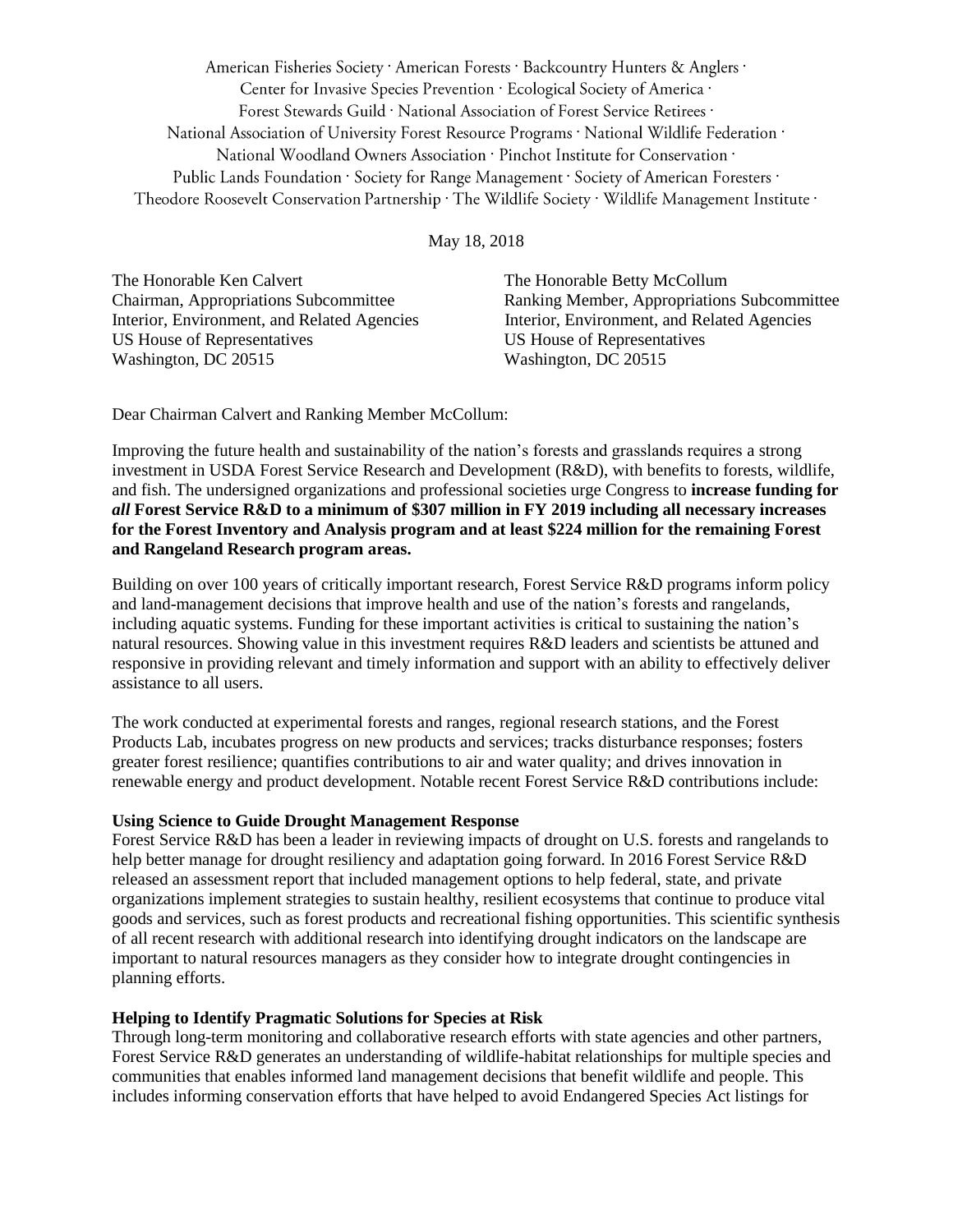several forest and rangeland wildlife species. The USFS works on the greater sage-grouse in cooperation with the Bureau of Land Management culminated in two USFS Records of Decision and associated land management plan amendments to conserve greater sage-grouse and its habitat on National Forest System lands and Bureau of Land Management-administered lands.

#### **Improving Smoke and Fire Management Capabilities**

The Prescribed Fire Combustion and Atmospheric Dynamics Research Experiment is a landmark study improving predictions of fire spread and smoke behavior. This behavior prediction tool with the Blue Sky Smoke Management Model allows fire managers to better understand where flames and smoke from wildland fires will go to alert affected communities sooner and reduce human health effects. These tools also support decision making for prescribed fires, allowing managers to model a variety of different scenarios to evaluate potential impacts on air quality and soil under a variety of conditions. Research scientists continue to expand on this landmark study by mapping risk assessments for entire national forests to better determine risk, predict cross boundary transmission probabilities that aid safe and effective use of fire as a tool. The desired outcome is increasing forest resiliency to disturbances, improving forest health, and protecting communities.

## **Developing Innovative Solutions to Managing Invasive Species**

Forest Service R&D also develops innovative solutions to manage invasive pathogens and species that can decimate native plant and animal populations. This includes but is not limited to developing a costeffective way to quickly identify the presence or absence of invasive species in an aquatic environment through eDNA technology; developing trees with a natural resistance to emerald ash borers; and successfully developing the first nonlethal treatment for white-nose syndrome (WNS)—a lethal fungal disease that has reduced bat populations by upwards of 80% in certain parts of the country. As voracious consumers of insect pests, bats reduce the pesticide bill of the U.S. agricultural industry by over \$23 billion annually. Using a native soil bacterium to inhibit growth of the fungus that causes WNS, USFS researchers have been able to return previously sick bats to the wild.

#### **Expanding and Protecting US Market Opportunities for Forest Resources**

The Forest Products Laboratory drives innovation and expansion of commercial applications for forest products. The work at the Lab on woody biofuels, advanced composites and wood structures, and valueadded wood products promotes healthy forest ecosystems and economies by creating, enhancing, and protecting markets for forest products. In partnership with universities, scientists from Research Stations across the country, and partners in the private sector, the Lab is exploring potential of mass timber structures by conducting work on building codes and wood utilization models to increase use of wood in building construction and potentially invigorate markets for materials that were previously considered low value or undesirable. The Lab also houses the leading producer of nanocellulose material in the US and explores breaking the woody fiber down to the nanoscale and what commercial uses make sense for this high strength, low weight material that can be collected from nearly any source. Building on unparalleled understanding of wood properties, R&D scientists are also able to combat deforestation and timber and wildlife trafficking by identifying origin of wood products, thereby protecting US supply chains.

## **Calculating the Value of Urban Forests and Trees**

The publication of Community Tree Guides helps managers calculate the value of new tree plantings in terms of property value increases, future energy savings, air pollutant uptake, and storm water runoff reduction. Credible information quantifying benefits of managed urban forests helps cities protect and restore environmental quality and enhance economic opportunity.

## **Guiding Conservation and Management of Aquatic Species**

Using stream temperature and fish data, Forest Service R&D is developing important tools to inform and enhance management and conservation of aquatic resources. Climate Shield produces spatially-precise